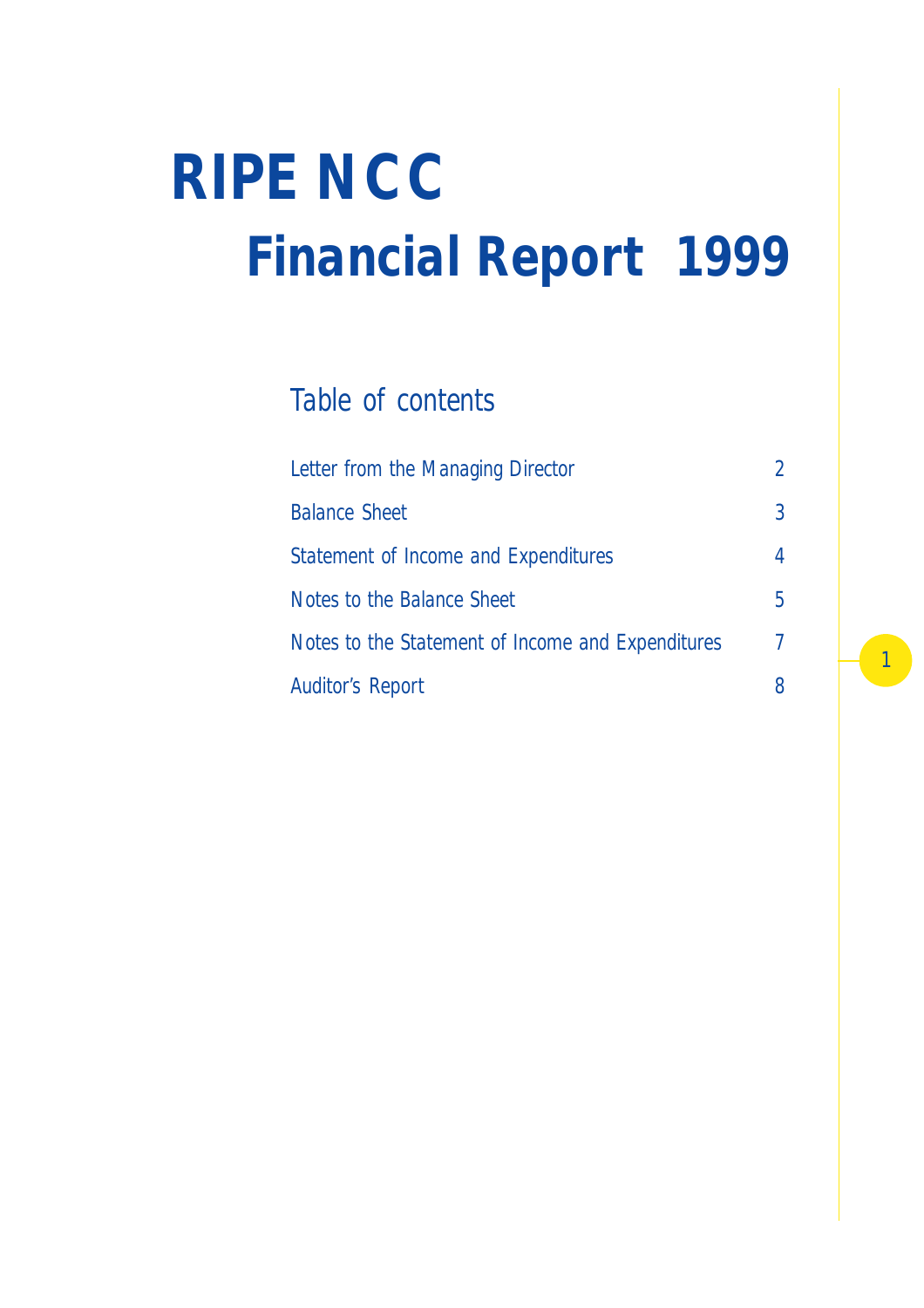#### Letter from the Managing Director

This was another year of transition for the RIPE NCC. Last year marked its first year as an independent association after seven years of operation. This year marks its first year without its founder Daniel Karrenberg as General Manager. As special thank you to Daniel for his years of work and dedication without which the RIPE NCC would not be where it is today.

During this year the membership has grown by more than 1/3 to 1,696 members from 81 countries. The membership has continued to take an active interest and participation in the various RIPE working groups that provide guidance to RIPE NCC operations. The annual general meeting of the association saw constructive discussion and strong support for the association and its board. The process to establish a new governing body for the Internet continued to evolve this year and ICANN is now formally operating. Many details still need to be addressed but a great step forward has been achieved.

The staff has grown to 59 people, a very international group of 20 nationalities and a high level of professional expertise. They have continued to provide the membership with professional services in an impeccably neutral and impartial way.

We close 1999 in a healthy financial position that provides the stability and the continuity that are expected by the membership.

For 2000 we expect that membership growth will be comparable to 1999. Current services will continue and the Test Traffic project will become part of the service portfolio. We will continue to play a role in the formalisation of Internet administrative structures, most notably in global policy development regarding IP address space and related identifiers.

For more details about 1999 please refer to the 1999 RIPE NCC Annual Report published in April. It can be found on our web site at http:// www.ripe.net.

If you have any further questions, please do not hesitate to contact us.

Kind regards,

Axel Pawlik Managing Director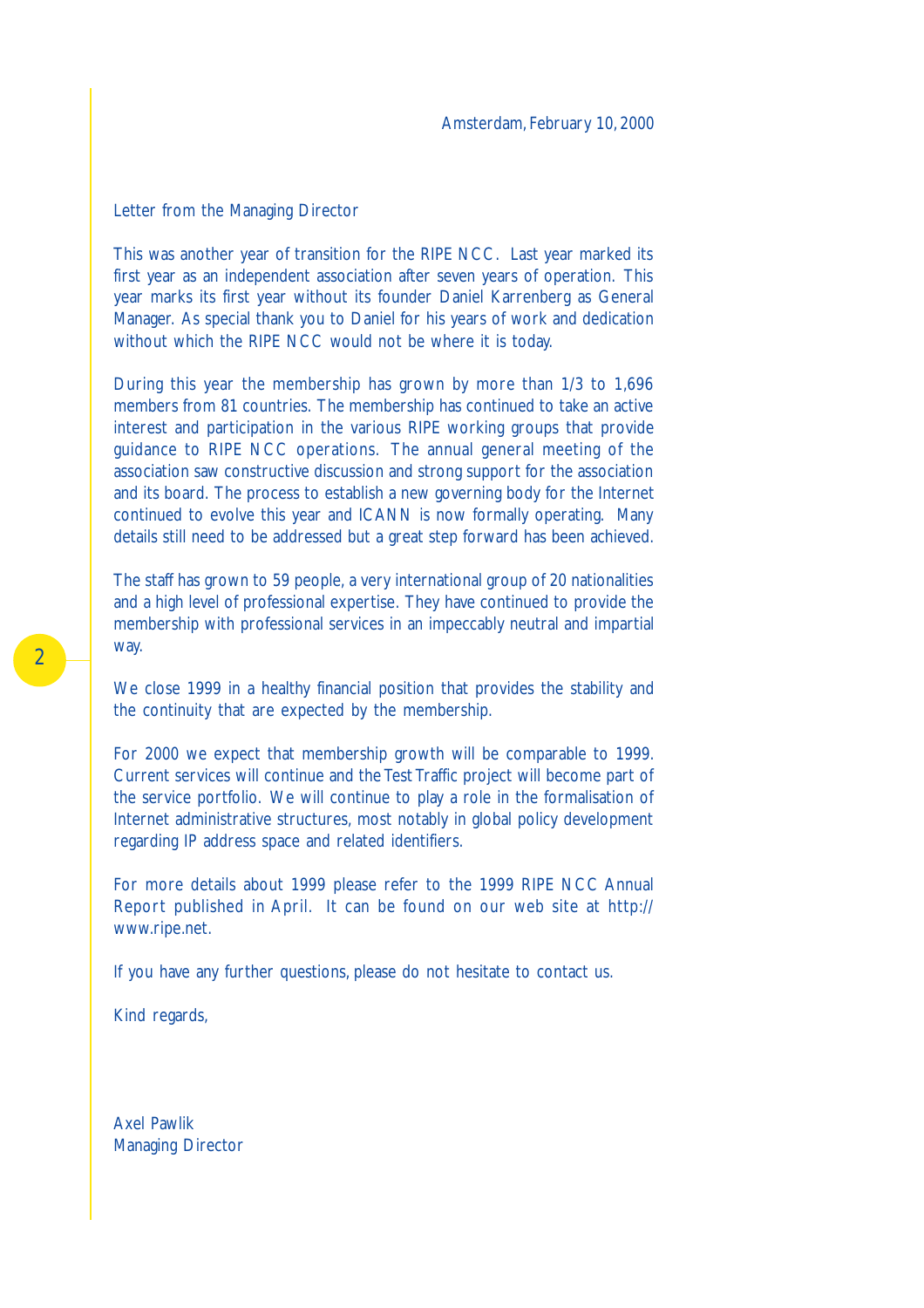*Financial Report*

## **BALANCE SHEET (in k EUR)**

| <b>ASSETS</b>                                                                                              | 12/31/99            |                         | 12/31/98                     |                         |
|------------------------------------------------------------------------------------------------------------|---------------------|-------------------------|------------------------------|-------------------------|
| <b>Fixed Assets</b><br>Computers<br>Infrastructure<br><b>Office Furniture</b><br><b>Total Fixed assets</b> | 299<br>174<br>75    | 548                     | 200<br>448<br>74             | 722                     |
| Long Term Receivables                                                                                      |                     | $\bf{0}$                |                              | 60                      |
| <b>Current Assets</b><br><b>Receivables</b><br>Prepaids<br>Cash & payments in<br>transit                   | 3,324<br>230        | 3,554<br>3,803<br>7,905 | 2,745<br>72                  | 2,817<br>1,576<br>5,175 |
| <b>LIABILITIES</b>                                                                                         |                     |                         |                              |                         |
| Capital<br><b>Reserves</b><br>Clearinghouse<br><b>Surplus</b>                                              | 447<br>732<br>1,516 | 2,725                   | 447<br>$\overline{0}$<br>732 | 1,209                   |
| <b>Current Liabilities</b>                                                                                 |                     |                         |                              |                         |

Creditors 118 169 Unearned revenues 4,391 3,186<br>VAT payable 19 19 VAT payable 19<br>
Personnel fund payable 333<br>
368 Personnel fund payable Miscellaneous payable 319 319 **5 6 ,180 3,96**

**7 5 ,905 5,17**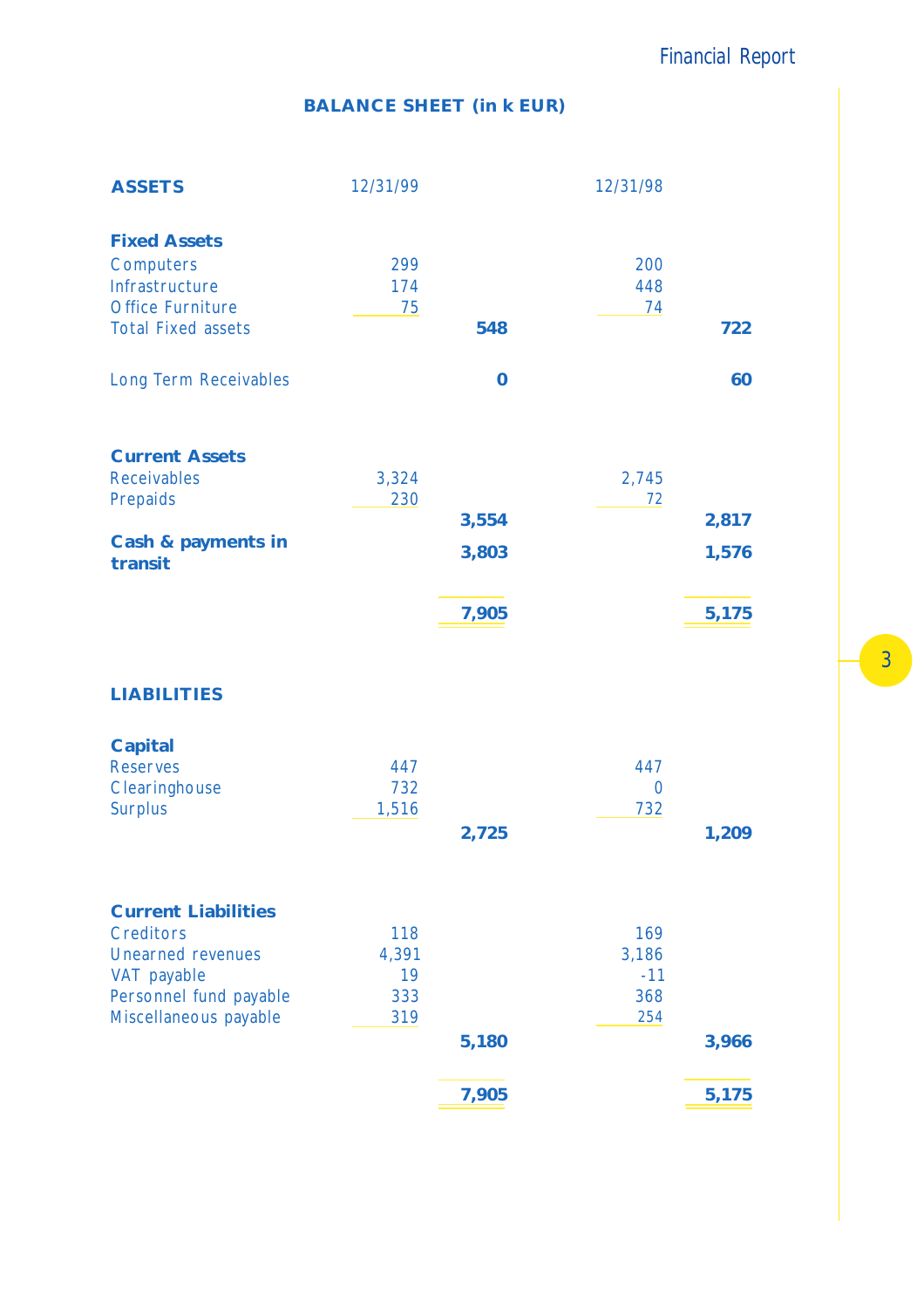## **STATEMENT OF INCOME AND EXPENDITURES (in k EUR)**

|                                              | 1999           |       | 1998  |       |
|----------------------------------------------|----------------|-------|-------|-------|
| <b>INCOME</b>                                |                |       |       |       |
| <b>Fees</b>                                  | 5,718          |       | 3,996 |       |
| Other Income                                 | 122            |       | 97    |       |
| <b>Total Income</b>                          |                | 5,840 |       | 4,093 |
| <b>EXPENDITURES</b>                          |                |       |       |       |
| <b>Operating expenses</b>                    | 3,650          |       | 2,680 |       |
| <b>Depreciation expense</b>                  | 343            |       | 249   |       |
| <b>Total Expenses</b>                        |                | 3,993 |       | 2,929 |
| <b>Surplus before</b><br>miscellaneous costs |                | 1,847 |       | 1,164 |
| <b>Miscellaneous costs</b>                   |                |       |       |       |
| Doubtful debts                               | $\overline{0}$ |       | 322   |       |
| Personnel fund                               | 332            |       | 152   |       |
| <b>Total miscellaneous</b><br>costs          |                | 332   |       | 474   |
| <b>Financial expenses</b>                    |                |       |       |       |
| <b>Banking expenses</b>                      | 25             |       | 15    |       |
| <b>Bank interest</b>                         | $-32$          |       | $-29$ |       |
| Exchange rate<br>differences                 | 6              |       | $-28$ |       |
| <b>Total financial</b>                       |                |       |       |       |
| expenses                                     |                | $-1$  |       | $-42$ |
| <b>NET SURPLUS</b>                           |                | 1,516 |       | 732   |
|                                              |                |       |       |       |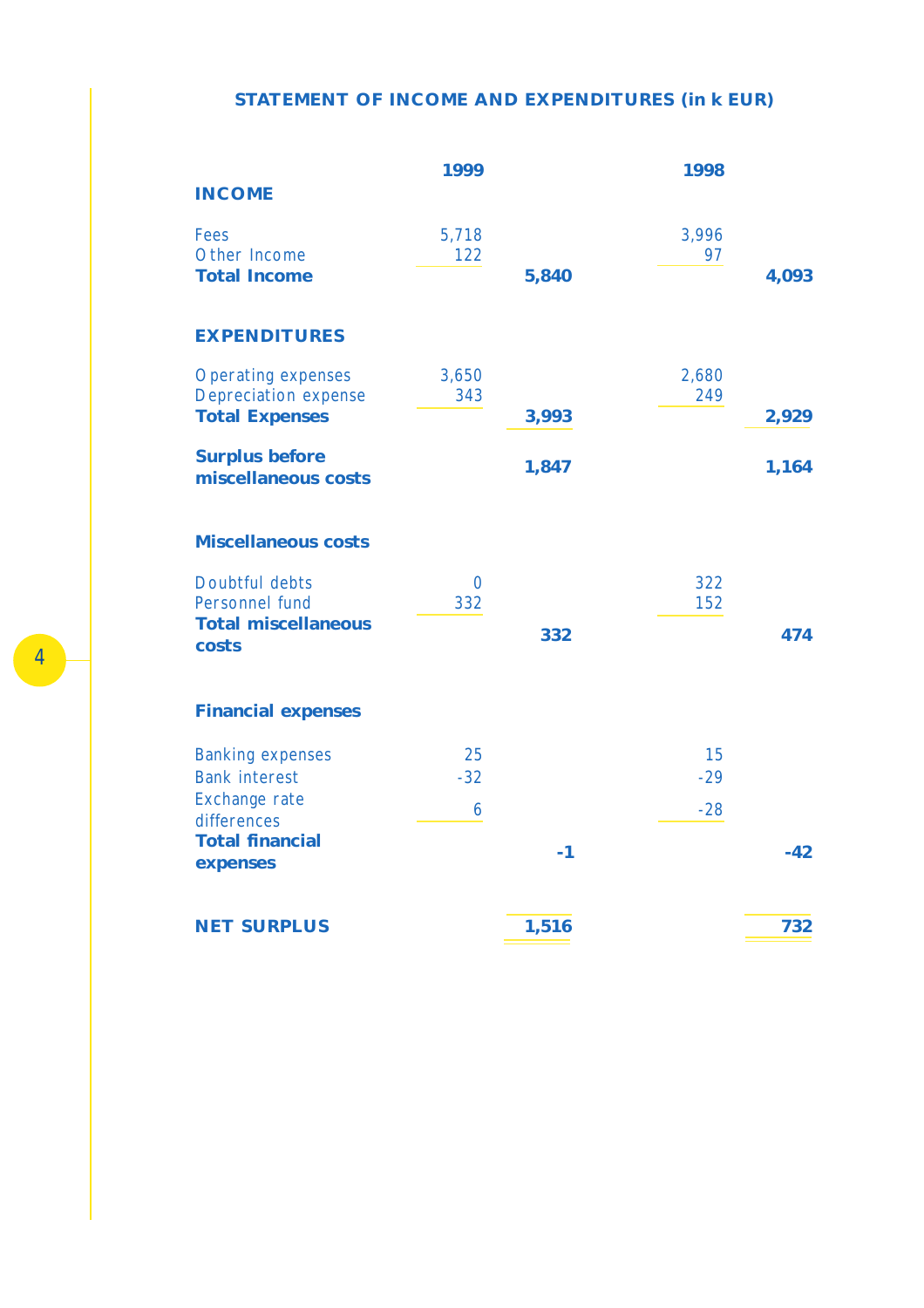## *Notes to the RIPE NCC Balance Sheet as per December 31, 1999*

#### GENERAL INFORMATION

All amounts are expressed in kEUR and all currencies participating in the European Monetary Union are translated at the official rate as set by the European Central Bank on December 31, 1998. Historic costs have been used throughout unless otherwise stated.

Some figures from 1998 have been reclassified to correspond with the current presentation.

| <b>FIXED ASSETS</b>                        | 12/31/1999 | 12/31/1998 |
|--------------------------------------------|------------|------------|
| <b>Computers</b>                           |            |            |
| Purchase costs                             | 460        | 244        |
| <b>Less: Depreciation</b>                  | $-161$     | $-44$      |
| Book value 31-12                           | 299        | 200        |
| <b>Infrastructre</b>                       |            |            |
| Purchase costs                             | 633        | 699        |
| <b>Less: Depreciation</b>                  | $-459$     | $-251$     |
| Book value 31-12                           | 174        | 448        |
| <b>Office Furniture &amp;</b>              |            |            |
| <b>Equipment</b>                           |            |            |
| Purchase costs                             | 99         | 80         |
| <b>Less: Depreciation</b>                  | $-24$      | -6         |
| Book value 31-12                           | 75         | 74         |
| <b>Total Fixed Assets at</b><br>book value | 548        | 722        |

Assets are valued at historical costs and are depreciated on a straight-line basis, starting in the month after acquisition. Infrastructure and computers are written off in three years, office furniture and equipment in five. All items under 1,000 EUR are expensed.

| <b>CURRENT ASSETS</b>           | 12/31/1999 | 12/31/1998 |
|---------------------------------|------------|------------|
| <b>Receivables</b>              |            |            |
| Receivables December 31         | 3,374      | 3,270      |
| Less: Bad debts/Credit<br>notes | $-50$      | $-525$     |
|                                 | 3,324      | 2,745      |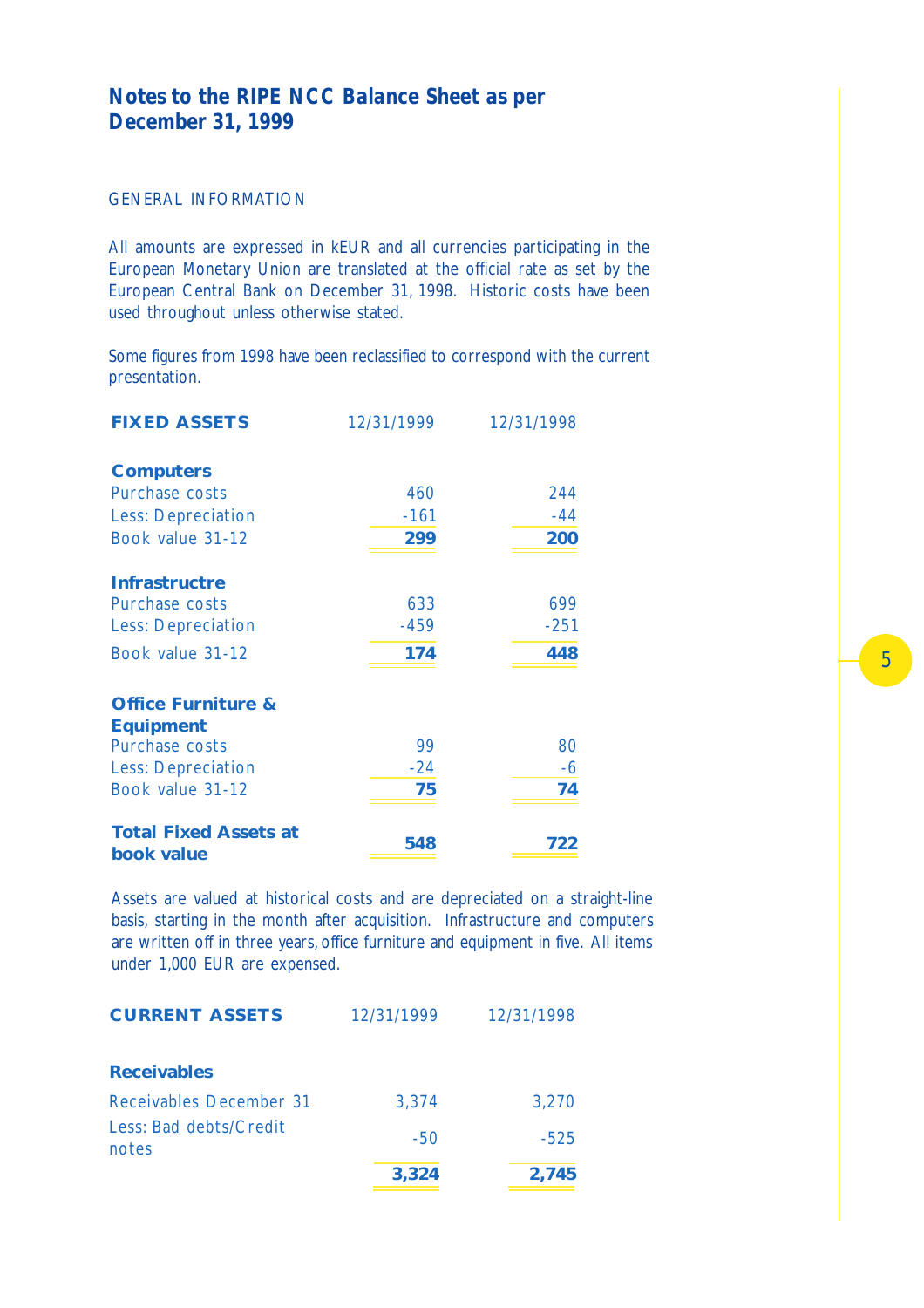The doubtful debts for 1998 includes amounts that were erroneously invoiced to members in 1997 and 1998 who were no longer in business.

|                                  | 12/31/1999 | 12/31/1998 |
|----------------------------------|------------|------------|
| Prepaid rent & other<br>expenses | 53         | 24         |
| Prepaid pensions & health        | 177        | 48         |
|                                  |            |            |
| <b>Prepaids</b>                  | 230        | 72         |

#### **CAPITAL**

The Reserves are the accumulated surpluses of previous years. They are not earmarked for any specific purpose.

The surplus of 1998 has been allocated to the Clearinghouse by a decision of the Executive Board. This amount may be redistributed to members if so decided by the Executive Board. The tax ruling between the RIPE NCC and the Dutch tax authorities allows the RIPE NCC to accumulate up to a maximum of three times the members' annual contributions in the Clearinghouse account. The first year of operation of the Clearinghouse was in 1998.

#### CURRENT LIABILITIES

#### **Unearned revenues**

The Unearned revenues consists of invoices sent in the current calendar year but pertaining to the following accounting year. These will be recognised as income during the next accounting year.

#### **Personnel Fund**

The Personnel Fund expense was calculated using the number of people with employment contracts of indeterminate time working at the RIPE NCC as at December 31, 1999. The amount includes allowances for vacation pay, the pension and year end payment as well as the employer's part of social premiums payable. The 1999 contribution to the fund was 332,741 EUR.

| <b>Miscellaneous payables</b>   | 12/31/99 | 12/31/98 |
|---------------------------------|----------|----------|
|                                 |          |          |
| <b>Accruals</b>                 | 165      | 34       |
| Accrued vacation                | 79       | 65       |
| Wage taxes & social<br>premiums | 75       | 155      |
|                                 | 319      | 254      |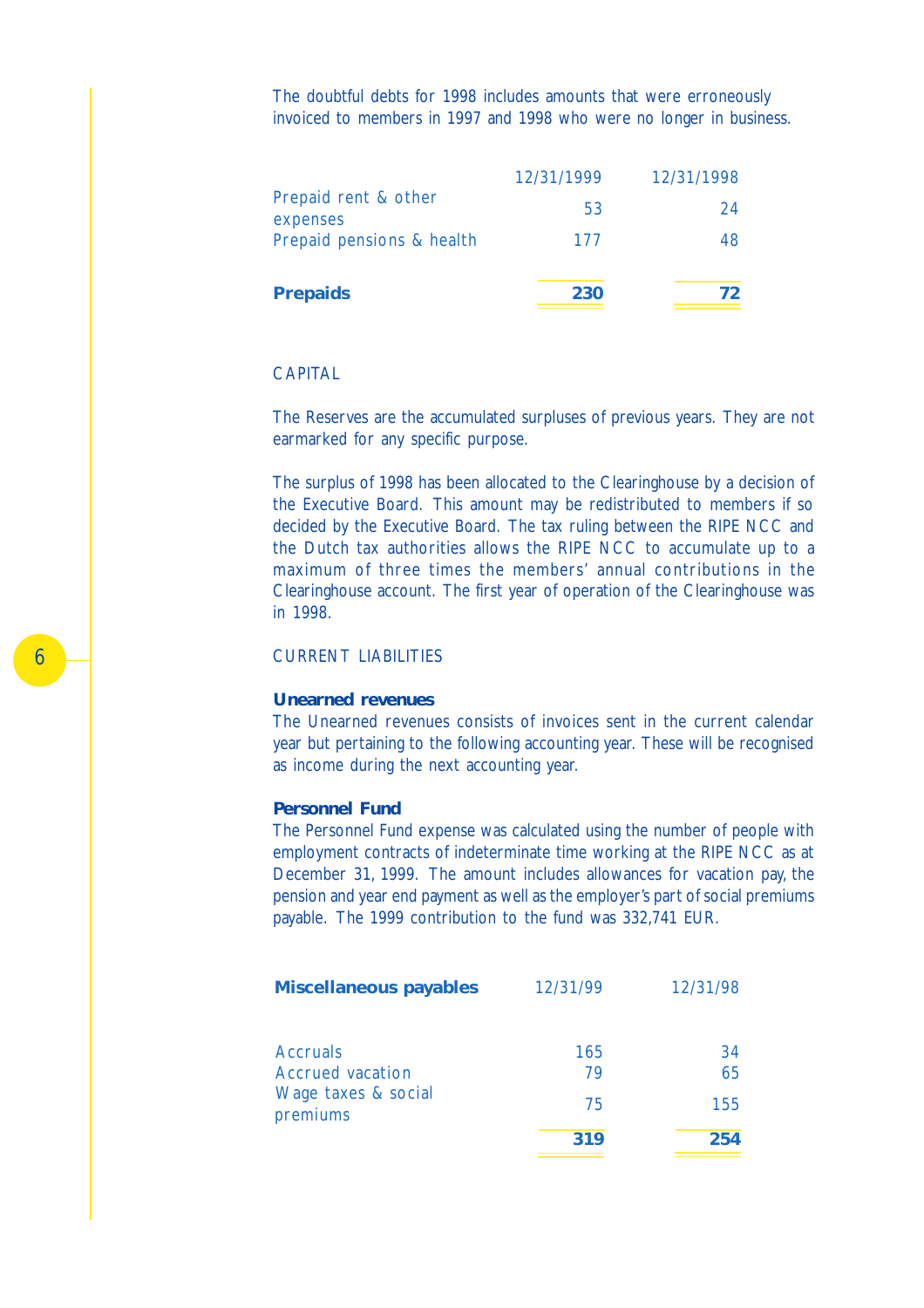#### **CENTR Project**

In May 1999 CENTR left the RIPE NCC to set up independent operations in the United Kingdom.

#### **Items not shown on the Balance Sheet**

The RIPE NCC rents office space in two buildings and has two separate rental agreements for these. One contract runs from January 1, 1997 for a period of five years. This contract will be automatically renewed for a further five years if notice of intent to vacate has not been given to the owner. The other contract runs from December 1, 1997 for a period of five years with a renewal option of an additional five years.

Two bank guarantees have been issued, both to cover the rent of the Amsterdam office space. The guarantees are valid for the length of the lease agreements plus three months.

Negotiations are currently underway to secure approximately 250  $m<sup>2</sup>$  of additional office space in the adjoining building.

## *Notes to the RIPE NCC Statement of Income and Expenditures*

All amounts are expressed in kEUR and all currencies participating in the European Monetary Union are translated at the official rate as set by the European Central Bank on December 31, 1998.

The RIPE NCC had 59 employees as at December 31, 1999. Along with temporary personnel, this represents 53.8 FTE's (Full Time Equivalent). Salary and related costs account for more than 65% of Operating Expenses.

Revenues are higher than were budgeted because the rate of growth of Local Internet Registries (LIR) was higher than estimated. Interest revenues come from short-term deposits of working capital. Other income is primarily the RIPE meeting plus service charges and interest on outstanding accounts receivable.

The number of LIRs increased by just under 1.25 per calendar day in 1999, as opposed to the budgeted increase of one per calendar day. At the end of 1999 there were 1,696 Local Internet Registries as compared to 1,263 in 1998.

The Personnel Fund expense was calculated using the number of people with employment contracts of indeterminate time working at the RIPE NCC as at December 31, 1999. The amount includes allowances for vacation pay, the pension and year end payment as well as the employer's part of social premiums payable.